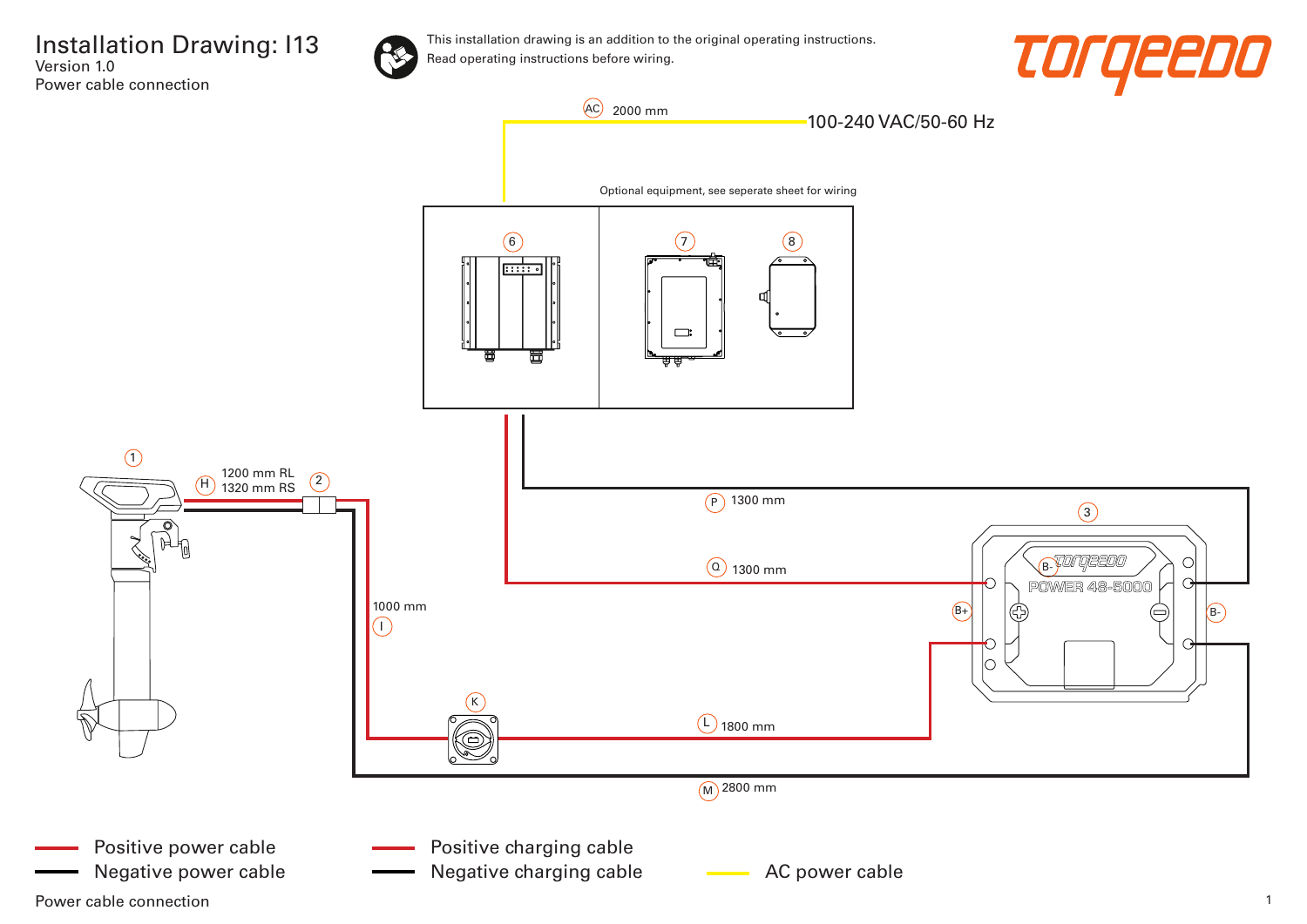Installation Drawing: I13 Version 1.0 System ground connection



This installation drawing is an addition to the original operating instructions. Read operating instructions before wiring.





## Use for boats with common point for grounding



System ground connection 2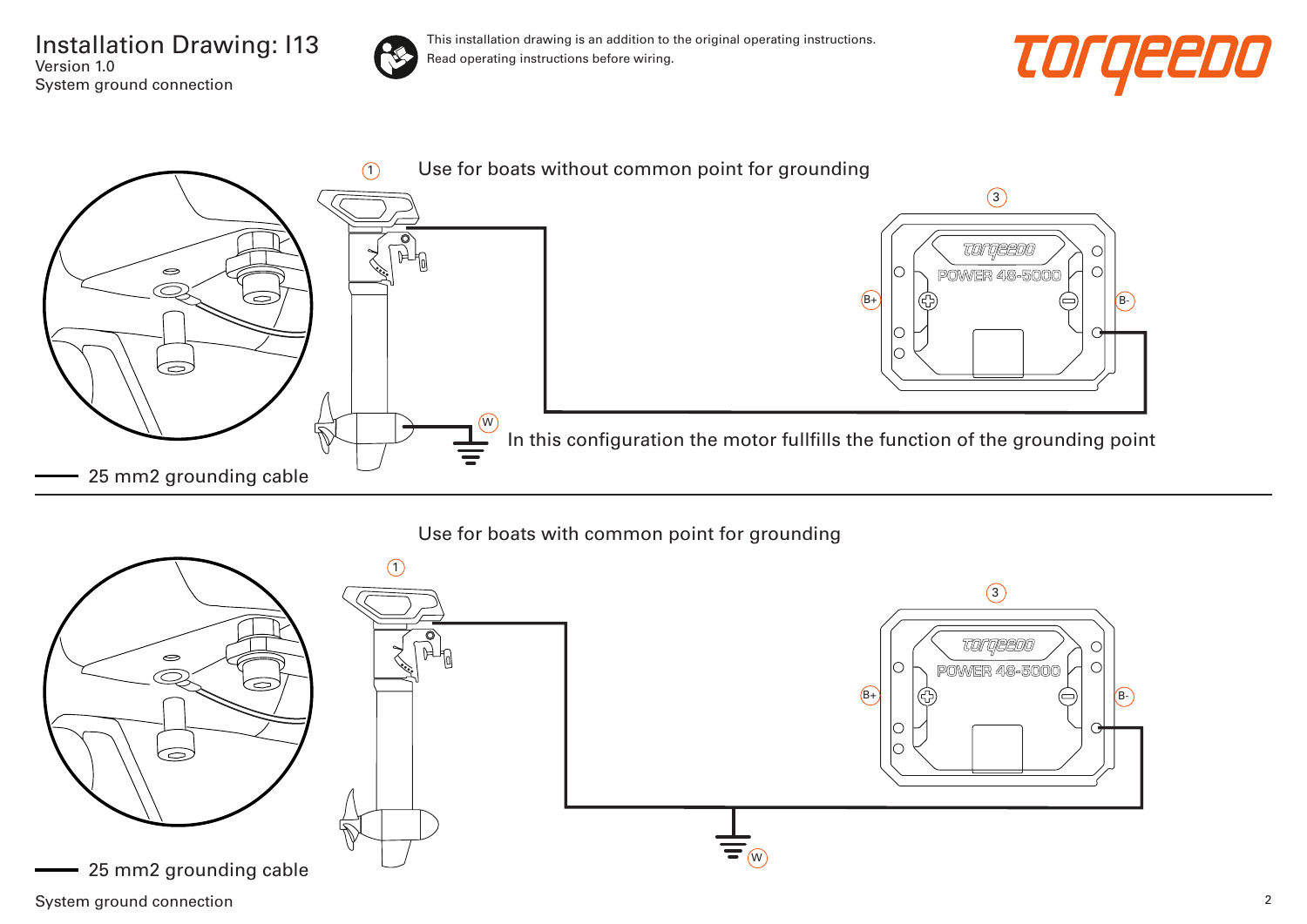Installation Drawing: I13 Version 1.0 System ground connection



This installation drawing is an addition to the original operating instructions. Read operating instructions before wiring.





In case the charger is permanently installed in the boat, the charger housing or its AC PE and battery minus pole must be connected to the common grounding point. The AC connection requires specialist knowledge and may only be carried out by qualified personnel. If necessary, have the planning and installation carried out by a specialist.

**NOTE!** To charge the batteries in the boat, a land connection in the boat with galvanic isolator or isolation transformer is required according to applicable national requirements (e.g. DIN EN ISO 13297, ABYC E-11).

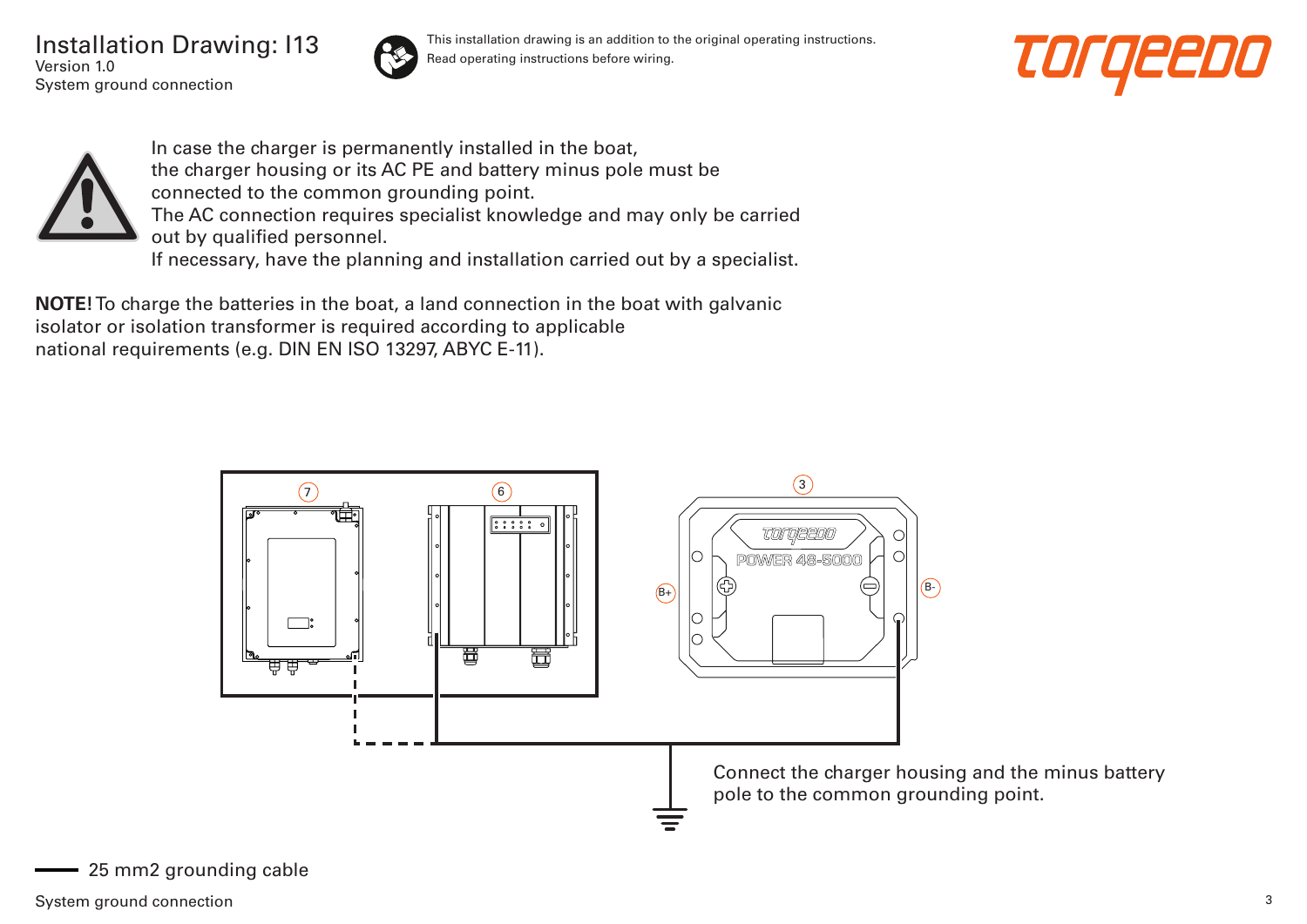Installation Drawing: I13 Version 1.0 Data cable connection



This installation drawing is an addition to the original operating instructions. Read operating instructions before wiring.



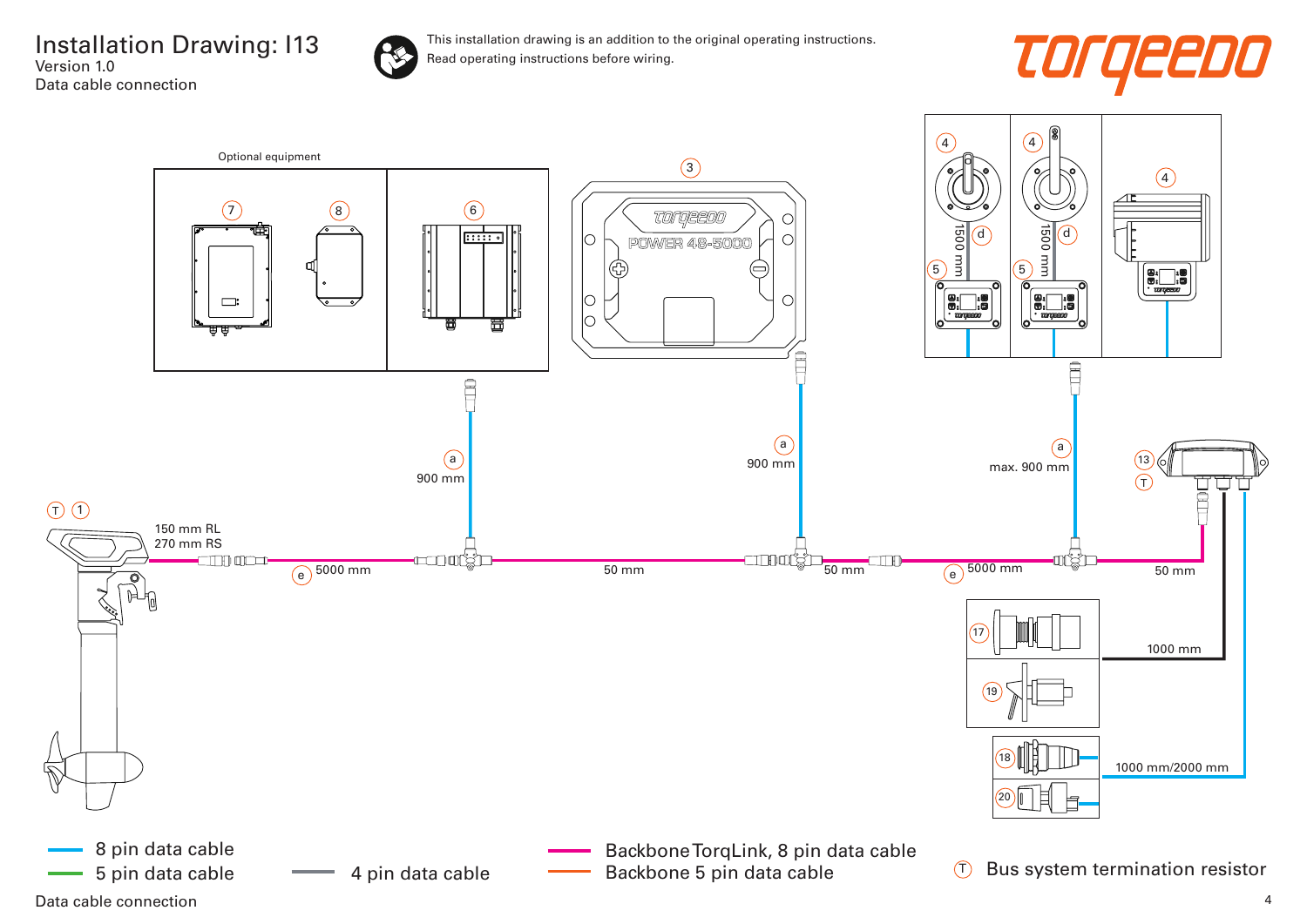## Installation Drawing: I13 Version 1.0 Bill of material/Legend/Information



This installation drawing is an addition to the original operating instructions. Read operating instructions before wiring.



| Pos.                 | Item number        | Name                                             | <b>Remarks</b>                            |
|----------------------|--------------------|--------------------------------------------------|-------------------------------------------|
| $\mathbf{1}$         | 1262-00<br>1263-00 | Cruise 6.0 R<br>TorqLink                         |                                           |
| H, I, K,<br>L, M     |                    | Cable set with battery switch                    | See picture for cable length              |
| $\overline{2}$       |                    | Power connector                                  | max. 175 A                                |
| $\mathsf{b}$         |                    | Backbone TorqLink cable 8-pin                    | 5000 mm                                   |
|                      |                    |                                                  |                                           |
| 3                    | 2104-00            | Power 48-5000                                    | Select TorqLink-Battery in throttle menu! |
| a                    |                    | T-Cable 8-pin                                    | 900 mm/50 mm,<br>Do not extend!           |
| not illus-<br>trated |                    | + Battery pole adapter<br>- Battery pole adapter | Not needed for your configuration         |
|                      |                    |                                                  |                                           |
| W                    |                    | System ground                                    | min. 25 mm2, not included                 |
|                      |                    |                                                  |                                           |
| $\overline{4}$       | 1949-00            | <b>Throttle Sidemount Sail</b>                   |                                           |
| 5                    |                    | <b>Throttle Display</b>                          |                                           |
| 22                   | 000-00858          | Gateway                                          |                                           |
| U                    |                    | Gateway Power cable                              | 1700 mm                                   |
| $\mathsf{b}$         |                    | Backbone TorqLink cable 8-pin                    | 5000 mm                                   |
| d                    |                    | Data cable 4-pin                                 | 1500 mm                                   |
| 17                   |                    | Emergency switch with cable                      | 1000 mm                                   |
| 18                   |                    | On/Off switch with cable                         | 2000 mm                                   |
| 13                   | 000-00876          | TorgLinkTerminator                               | Bus termination resistor                  |
| a                    |                    | T-Cable 8-pin                                    | 900 mm/50 mm,<br>Do not extend!           |
|                      |                    |                                                  |                                           |
| $\overline{4}$       | 1950-00            | <b>Throttle Sidemount</b>                        |                                           |
| 5                    |                    | <b>Throttle Display</b>                          |                                           |
| 22                   | 000-00858          | Gateway                                          |                                           |
| U                    |                    | Gateway Power cable                              | 1700 mm                                   |
| $\mathsf{b}$         |                    | Backbone TorqLink cable 8-pin                    | 5000 mm                                   |
| d                    |                    | Data cable 4-pin                                 | 1500 mm                                   |
| 19                   |                    | Kill switch with cable                           | 1000 mm                                   |
| 20                   |                    | Key switch                                       |                                           |
| g                    |                    | Cable for key switch<br>6-Pin to 8-pin           | 1000 mm                                   |

| Pos.           | Item number | Name                                   | Remarks                                                                                                                 |
|----------------|-------------|----------------------------------------|-------------------------------------------------------------------------------------------------------------------------|
| 13             | 000-00876   | <b>TorgLinkTerminator</b>              | Bus termination resistor                                                                                                |
| a              |             | T-Cable 8-pin                          | 900 mm/50 mm,<br>Do not extend!                                                                                         |
|                |             |                                        |                                                                                                                         |
| $\overline{4}$ | 1951-00     | Throttle Topmount                      |                                                                                                                         |
| 22             | 000-00858   | Gateway                                |                                                                                                                         |
| $\cup$         |             | Gateway Power cable                    | 1700 mm                                                                                                                 |
| $\mathbf b$    |             | Backbone TorqLink cable 8-pin          | 5000 mm                                                                                                                 |
| 17             |             | Emergency switch with cable            | 1000 mm                                                                                                                 |
| 20             |             | Key switch                             |                                                                                                                         |
| $\mathbf{g}$   |             | Cable for key switch<br>6-Pin to 8-pin | 1000 mm                                                                                                                 |
| 13             | 000-00876   | <b>TorgLinkTerminator</b>              | Bus termination resistor                                                                                                |
| a              |             | T-Cable 8-pin                          | 900 mm/50 mm,<br>Do not extend!                                                                                         |
|                |             |                                        |                                                                                                                         |
| 6              | 2213-00     | Charger Power 48                       | 650 W, for AC charging while running use Fast<br>charger Power 48 2212-00;<br>Not compatible with solar charger 2218-00 |
| P              |             | + DC charge cable                      | 1300 mm; Do not extend!                                                                                                 |
| $\Omega$       |             | - DC charge cable                      | 1300 mm; Do not extend!                                                                                                 |
| $B+$           |             | + Battery pole                         | 7,5 Nm                                                                                                                  |
| $B -$          |             | - Battery pole                         | 7,5 Nm                                                                                                                  |
| <b>AC</b>      |             | AC power cable                         | 2000 mm                                                                                                                 |
| a              |             | T-Cable 8-pin                          | 900 mm/50 mm,<br>Do not extend!                                                                                         |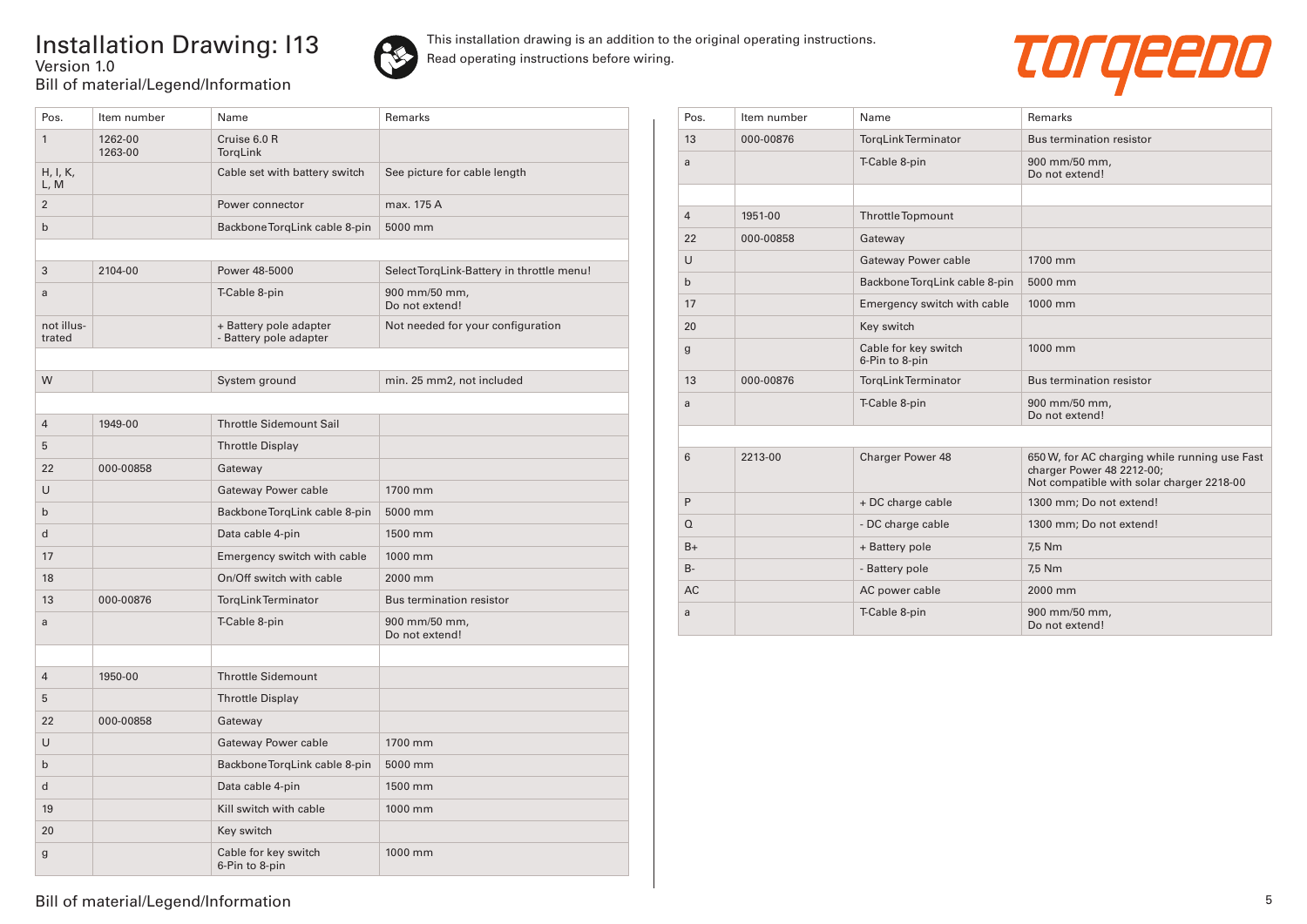## Installation Drawing: I13 Version 1.0



This installation drawing is an addition to the original operating instructions. Read operating instructions before wiring.



Bill of material/Legend/Information

| Pos.               | Item number | Name                                         | Remarks                                                                                                           |  |  |
|--------------------|-------------|----------------------------------------------|-------------------------------------------------------------------------------------------------------------------|--|--|
| Optional equipment |             |                                              |                                                                                                                   |  |  |
|                    |             |                                              |                                                                                                                   |  |  |
| $\overline{7}$     | 2212-00     | Fast charger Power 48                        | 2900W                                                                                                             |  |  |
| P                  |             | + DC charge cable                            | 2400 mm; Do not extend!                                                                                           |  |  |
| $\Omega$           |             | - DC charge cable                            | 2400 mm; Do not extend!                                                                                           |  |  |
| $B+$               |             | + Battery pole                               | 7,5 Nm                                                                                                            |  |  |
| $B -$              |             | - Battery pole                               | 7,5 Nm                                                                                                            |  |  |
| <b>AC</b>          |             | AC power cable                               | 1000 mm                                                                                                           |  |  |
| a                  |             | T-Cable 8-pin                                | 900 mm/50 mm,<br>Do not extend!                                                                                   |  |  |
|                    |             |                                              |                                                                                                                   |  |  |
| 8                  | 2218-00     | Solar charge controller for<br>Power 48-5000 | For TorqLink system only!<br>Only as stand alone charger or in combination<br>with 2212-00 Fast charger Power 48! |  |  |
| P                  |             | + Charge cable                               | 1500 mm                                                                                                           |  |  |
| $\Omega$           |             | - Charge cable                               | 1500 mm                                                                                                           |  |  |
| $\mathsf{R}$       |             | + Input solar cable                          | 150 mm                                                                                                            |  |  |
| S                  |             | - Input solar cable                          | 150 mm                                                                                                            |  |  |
| a                  |             | T-Cable 8-pin                                | 900 mm/50 mm,<br>Do not extend!                                                                                   |  |  |

Connect the cruise motor and terminator to each end of the backbone.

The TorqLink bus system requires a terminator (terminating resistor) at both ends of the backbone in order to function correctly.

One of the terminators is located in the "Terminator Single", "Terminator Twin", "Throttle 1918-00", "Throttle 1976-00" , the other is built into the cruise motor. Therefore, when installing, make sure that the components "Terminator" and "Cruise motor" are each connected to one end of the backbone.

The connection position of the remaining components on the backbone can be freely selected.

Keep the following points in mind when planning:

- An earthing point is required for your Torqeedo system. Take into account the connection and the cables required for this in your planning. The required cable cross-sections can be found in the section Tools, equipment and material.
- First determine and plan the installation positions of all components.
- Measure the required length of the TorqLink backbone.<br>• Measure the lengths of all required stub lines (cable co
- Measure the lengths of all required stub lines (cable connection between component and TorqLink backbone).
- When planning, please note that TorqLink drop cables must not be extended. If necessary, plan the TorqLink backbone so that the components can be connected through the TorqLink drop cable without an extension. If necessary, extend the TorqLink backbone to connect a component that is far away; you can find corresponding extensions in our accessories catalogue.
- Cables must be fixed every 400 mm, plan attachment material. In places where fastening is not possible, a scuff guard must be fitted.
- Openly laid cables (e.g. inflatable boat) must be protected with chafing protection, plan sufficient material.
- When planning, please note not to bundle power cables with data or antenna cables (e.g. radios) for other loads.
- Observe the minimum bending radius of the cables when planning.
- If a second earthed onboard power system is available, ensure that both systems use a common earthing point.
- Live parts must be fitted or installed with protection against accidental contact; the necessary installation space must be taken into account during the planning stage.
- Always connect batteries as the last component to the system to avoid short circuits and voltage peaks.
- Do not extend drop cables, extend backbone if necessary.
- Protect plugs and contacts against contamination before installing them.
- Do not pull at the cables.
- Do not twist cables.
- Do not install cables in permanently wet areas such as bilges.
- Install cables free of chafing and not around sharp edges, if necessary, attach chafing protection.<br>• Maintain bending limits
- Maintain bending limits.
- Install plug connections free of tension and load.

Observe the minimum bending radius when laying all cables:



| Torgeedo data cable  | 8 x diameter                                 |
|----------------------|----------------------------------------------|
| Torgeedo power cable | 8 x diameter                                 |
| Farth cable          | see cable manufacturer's specifica-<br>tions |
| Other power cables   | see cable manufacturer's specifica-<br>tions |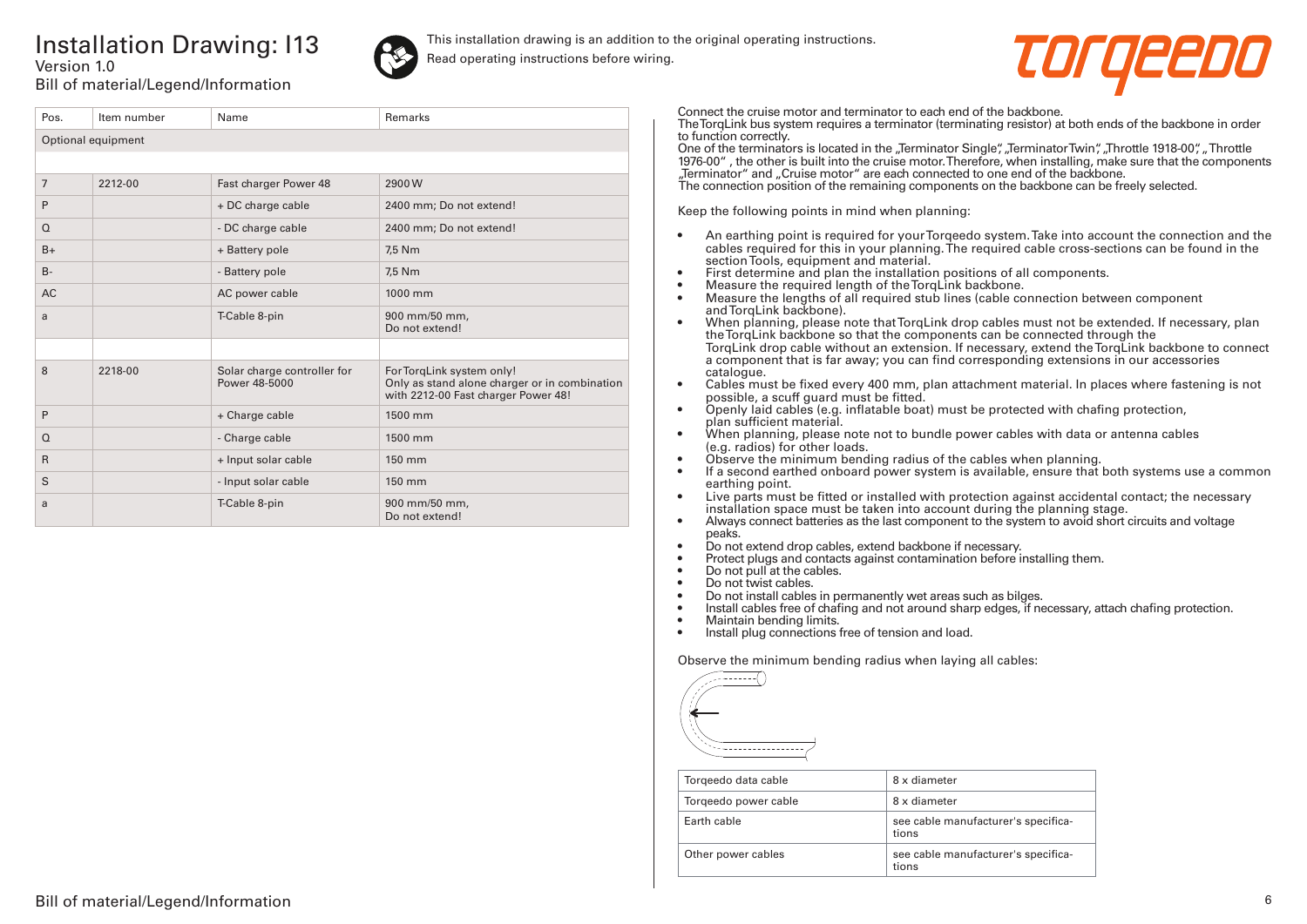Installation Drawing: I13 Version 1.0 Power cable connection



This installation drawing is an addition to the original operating instructions. Read operating instructions before wiring.





Power cable connection  $\overline{7}$